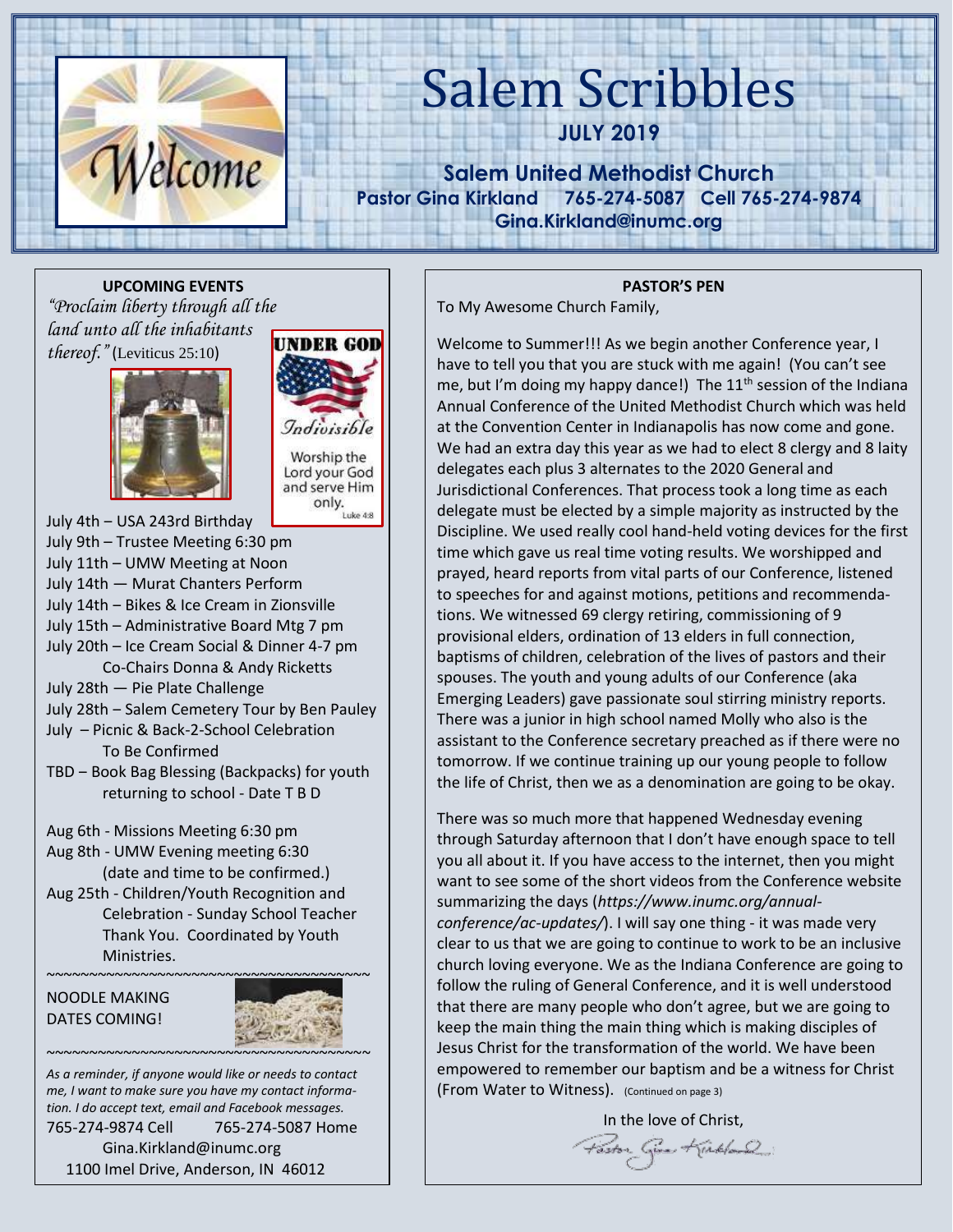# Page 2 Salem Scribbles and Contract Contract Contract Contract Contract Contract Contract Contract Contract Contract Contract Contract Contract Contract Contract Contract Contract Contract Contract Contract Contract Contra

- 1<sup>st</sup> Lexi Hipsky 1 1<sup>st</sup> Haven Starkey 2<sup>nd</sup> Jason Isaacs 3 3<sup>rd</sup> Adam Kruger 5<sup>th</sup> Bill Butler 5 5<sup>th</sup> Harry 'Bing' Stum 8<sup>th</sup> Wolf Faulkner 9  $9<sup>th</sup>$  Reece Butler 11<sup>th</sup> Millie Lewis 14 th Tina Lizama 18 19<sup>th</sup> Virginia Crose 20<sup>th</sup> Bob Overman 21<sup>st</sup> Teri Cruz 26<sup>th</sup> Brian Earnhart 30<sup>th</sup> Will Alexander
- 2<sup>nd</sup> Mary Ann Holmes 3<sup>rd</sup> Sydney Kruger 6<sup>th</sup> Jen Kidder 18<sup>th</sup> Mason Cruz 18<sup>th</sup> Avery Faye Davis  $21<sup>st</sup>$  Hazel Lynn Hand  $21<sup>st</sup>$  Mary Josephine Hand  $23<sup>rd</sup>$  Chaleen Crose Faulkner

#### **JULY BIRTHDAYS JULY ANNIVERSARIES**

1<sup>st</sup> Jake & Marlene (Hampton) Kregers 2<sup>nd</sup> Eric & Janet Holcomb 7<sup>th</sup> Mark & Angie Hough 7 th Rev. Phil & Millie Lewis 7<sup>th</sup> Steve & Kathy Sharp 13<sup>th</sup> Dave & Carole Tucker 27<sup>th</sup> Freddy & Teri Cruz

|                           | <b>PRAYER LIST</b>    |                         | Pray for our Salem UMC family.                                           |
|---------------------------|-----------------------|-------------------------|--------------------------------------------------------------------------|
| Alex & Henry              | Rush & Ruth Harmon    | Carol Moyer             | Pray for our troops, near and far;                                       |
| Annabelle Aldous          | Brittani Hawk         | <b>Caden Nation</b>     | persecuted Christians every-                                             |
| Arnold's Grandson         | Travis Heckart        | Jessica Pabst           | where; people in hospitals and                                           |
| Arnold's Sister's Husband | Charles Hoagland      | The Patton's            | nursing homes; and those who                                             |
| Koryn Aughe               | Louise Hoagland       | Cindy Paul              | suffer from conflicts around the                                         |
| <b>Aunt Nancy</b>         | Mariam Fisher Hutsen  | <b>Betty Paddock</b>    | world including terrorism. Pray fo                                       |
| Sean Bakeis               | Lisa Isaacs           | Natalie Postma          | victims of natural disasters. Pray                                       |
| Shawna Baker              | Tracy James           | Danny Price             | for victims of church fires, wild-                                       |
| Skip Barker               | Myra Johnson          | Carolyn Reutter         | fire, storms and flooding. Pray fo                                       |
| <b>Brenda</b>             | Sarah Hand Johnson    | Mrs. Ray Robert         | peace and safety for any and all                                         |
| <b>Brian</b>              | Niece Joyce           | Micah Romig             | refugees who are God's children                                          |
| <b>Rodney Carter</b>      | Kathy                 | Deputy Sam Scott        | throughout the world. Pray for                                           |
| <b>Conceptione Family</b> | Keaton                | <b>Stephanie Seifts</b> | those with unspoken requests.                                            |
| Marge Curry               | Libby Keck            | Gregg Speer             | Pray for wisdom by our                                                   |
| Jim Curry                 | The Kirkland's        | Marvin Starkey          | politicians, and pray for our                                            |
| Donna David               | Maxine Lamar          | Ann & Bing Stum         | country. Pray for our local first                                        |
| Carla Fletcher            | Jennifer Lee          | Jane Taylor             | responders, EMS, medical teams,                                          |
| Lisa Flynn                | Lily                  | Brenda & Steven Taylor  | fire fighters and police who give                                        |
| Dale Funkhouser           | <b>Britney Maker</b>  | Judy Washburn           | immediate help for those in need                                         |
| Nancy Giles               | <b>Ashley Medaris</b> | Cody Wilson             | Pray for our protectors, border                                          |
| O Hamilton                | Nhut Milender         | Peter Yoder             | patrol officers, security guards,<br>and for victims of crimes. Pray for |
| Nick Hipsky               | Jim & Linda Miller    | Andy Ricketts           | our church family as we look to a                                        |

*Apologies for misspelling of any names… to update information for prayer list please contact Martha at SiSRandel@gmail.com … Co-Editor. Prayers for senior graduates as they begin new chapters in their lives. Keep our vacationing families and friends in our prayers as they travel. Prayer for those who have experienced recent flooding and tornadoes. Prayer for those with unspoken needs.*

### where; people in hospitals and nursing homes; and those who suffer from conflicts around the world including terrorism. Pray for victims of natural disasters. Pray for victims of church fires, wildfire, storms and flooding. Pray for peace and safety for any and all refugees who are God's children throughout the world. Pray for those with unspoken requests. Pray for wisdom by our politicians, and pray for our country. Pray for our local first responders, EMS, medical teams, fire fighters and police who give immediate help for those in need. Pray for our protectors, border patrol officers, security guards, and for victims of crimes. Pray for our church family as we look to a way forward. Pray for our community, our country and the world. And do continue to pray for "Old Man Cline!"

*{All Mankind}*

# IF GOD CAN BRING YOU TO IT - GOD WILL SEE YOU THROUGH IT!

"Greater love has no one more than this: to lay down one's life for his friends." ~~ John 15:13

Thank You June 6, 1944 D-Day Veterans

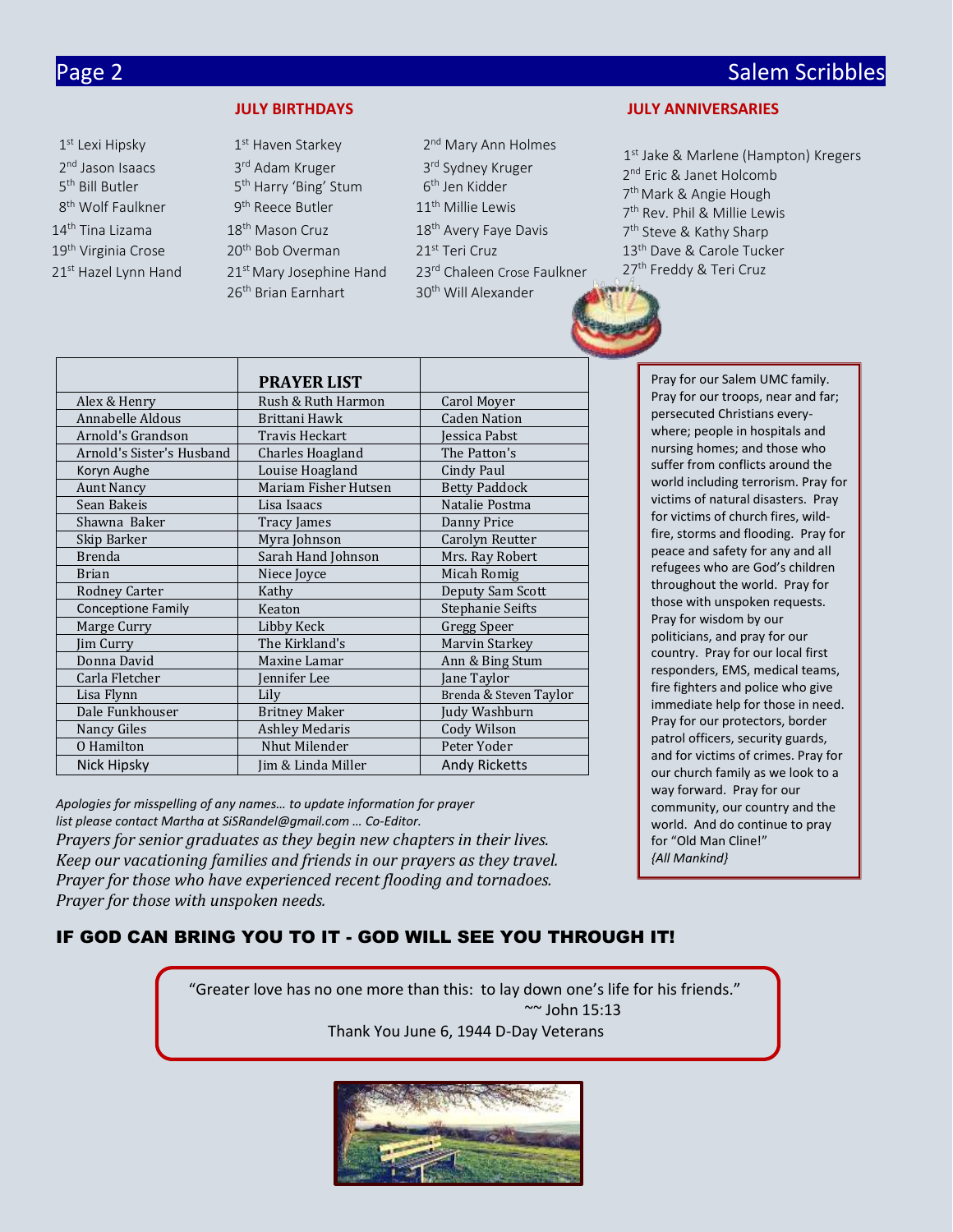# *ASK THE PASTOR*

Dear Pastor Gina,

I thought you should know that there are several people who don't feel comfortable receiving communion by the way of intinction (dipping the bread in the cup) because of the possibility of the spread of germs. What can you do about this method of communion?

Sincerely, An Innocent Bystander



Dear Innocent Bystander,

Thank you so much for sharing the thoughts of others and possibly yourself. Can I make a compromise? To save our mother earth from the littering of single use plastic cups, what if we continue to offer communion by the way of intinction and offer a small tray of individual cups for those who prefer them. That way we are meeting the needs of all concerned. This could be a great win – win situation because we would never want to cause anyone to not receive the sacramental bread and fruit of the vine and at the same time being good stewards of the earth.

# *Much love, Pastor Gina (aka PG)*

As a reminder, if anyone would like or needs to contact me, I want to make sure you have my contact information. I do accept text, email and Facebook messages. **765-274-9874 Cell Gina.Kirkland@inumc.org 765-274-5087 Home**



(Continued from page 1) Salem Church family, you are very special to me, and I am so glad that the Lord has sent me this way. I love you all so very much, and I'm going to make sure I let you know that as often as I can because we never know when the Lord will call any of us home. I challenge you also to let those people close to you know how much they are loved as God so loved the world that He gave His only begotten Son.

The Kamp Kirkland family thanks you all for all your prayers, phone calls, meals, and cards as we handle the many challenges before us every day. Thank you also for everything you do to make us feel accepted, respected, supported and loved as your pastor and pastor's family. We sincerely love all of you!!!! The Kirkland's



## **HAPPY FATHER'S DAY**

It was a happy one for our fathers on June 16th. UMW presented Lowes Gift Cards to the honorees. Aaron Shipley drove the furthest to be with his daughter, Lisa Isaacs. Scott Kruger had the most children present at church {Brandon, Sydney & Adam}, and Bill Arnold has the most children, grandchildren and great grandchildren (31) with another one on the way!

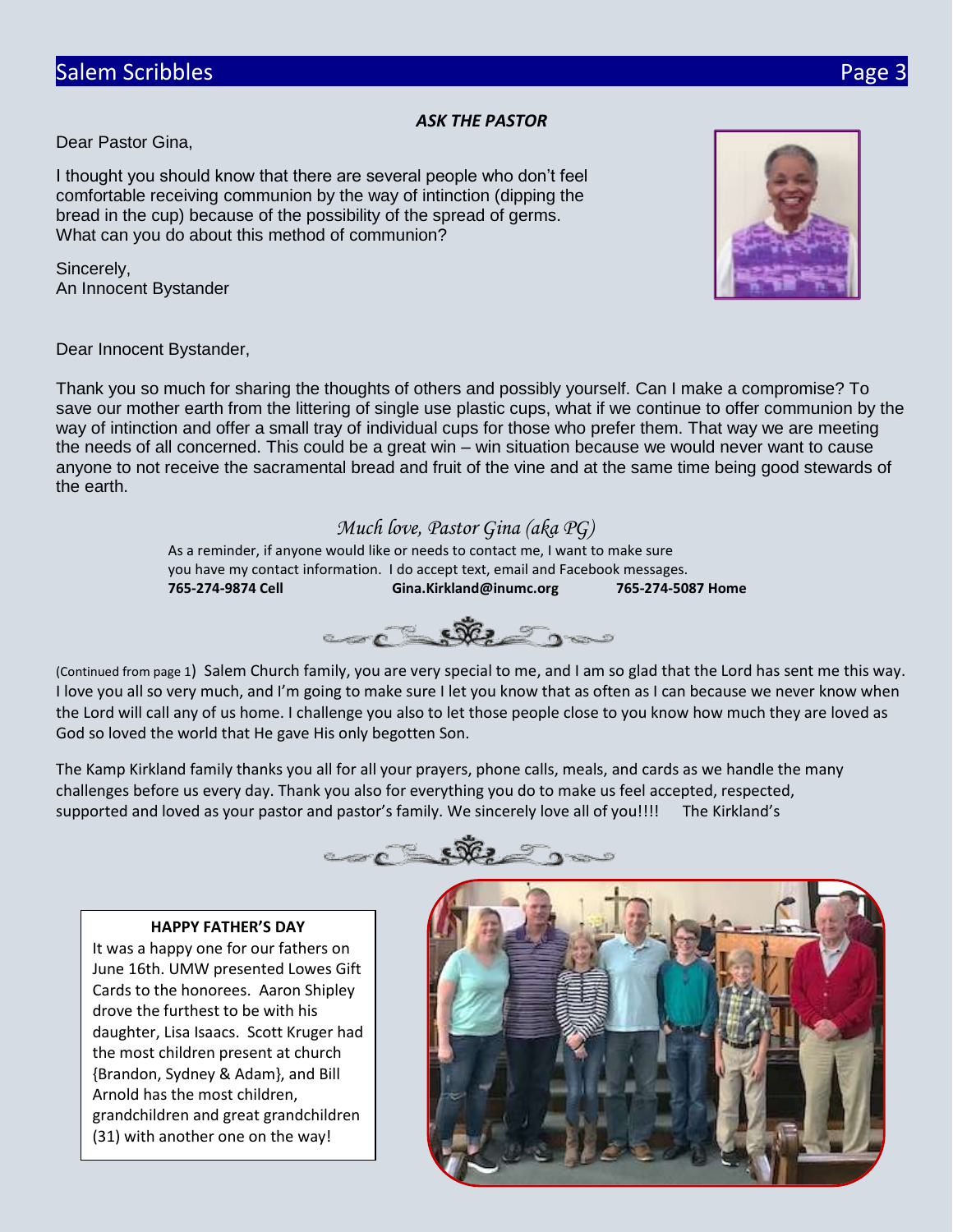# Page 4 **INFORMATION & ACTIVITIES** Salem Scribble

# **IF YOU BUILD IT - THEY WILL COME** *(And Danean did! Here's a report from Danean.)*

The Operation Christmas Child Hygiene donation display is set up in the side sanctuary near the stairs. Anyone who would like to contribute items for the Operation Christmas Child boxes may stop by and easily identify needed items. Please take a labeled popsicle stick as a reminder of which item(s) and how many for which you plan to shop. The popsicle sticks can be returned in the bag with your donation. The youth greatly appreciate your continued support of this project. Together, we are helping spread Christian love and the word of God to sixty children around the world through this Samaritan's Purse Program.

The next OCC Fellowship Challenge will be a Pie Plate Challenge on July 28th. Start brainstorming recipes which can be prepared in a pie plate and brought to Sunday morning fellowship. We will vote on our favorite recipe by placing a piece of money in the corresponding bowl. Votes will be tallied by individual pieces of money. All funds collected will benefit the OCC project. Thank you!!

*Danean Thatcher*







## **OCC ACTIVITY UPDATE**

Thanks to the generosity of Salem family and friends, the youth have raised sufficient funds for recipients of the Salem OCC Boxes to receive The Greatest Journey, a 12-lesson discipleship course.

The goal is to supply recipients with workbooks and New Testaments, and also provide them with trained local teachers who will help introduce them to Jesus Christ and how they can follow Him. Students also receive a graduation certificate - all for the cost of a fast-food lunch! For more information please visit [updates@e.samaritan.org](mailto:updates@e.samaritan.org) and THANK YOU Salem!

"Let the little children come to Me, and do not forbid them; for of such is the kingdom of God." *Mark 10*:*14*





### **LOVE GIFT 2019**

UMW awarded their fourth Love Gift to Andy Mehlhop as a thank you for his volunteer work at Salem in the service to Jesus the Christ. A monetary donation has been made in Andy's name to the United Methodist Children's Home in Lebanon.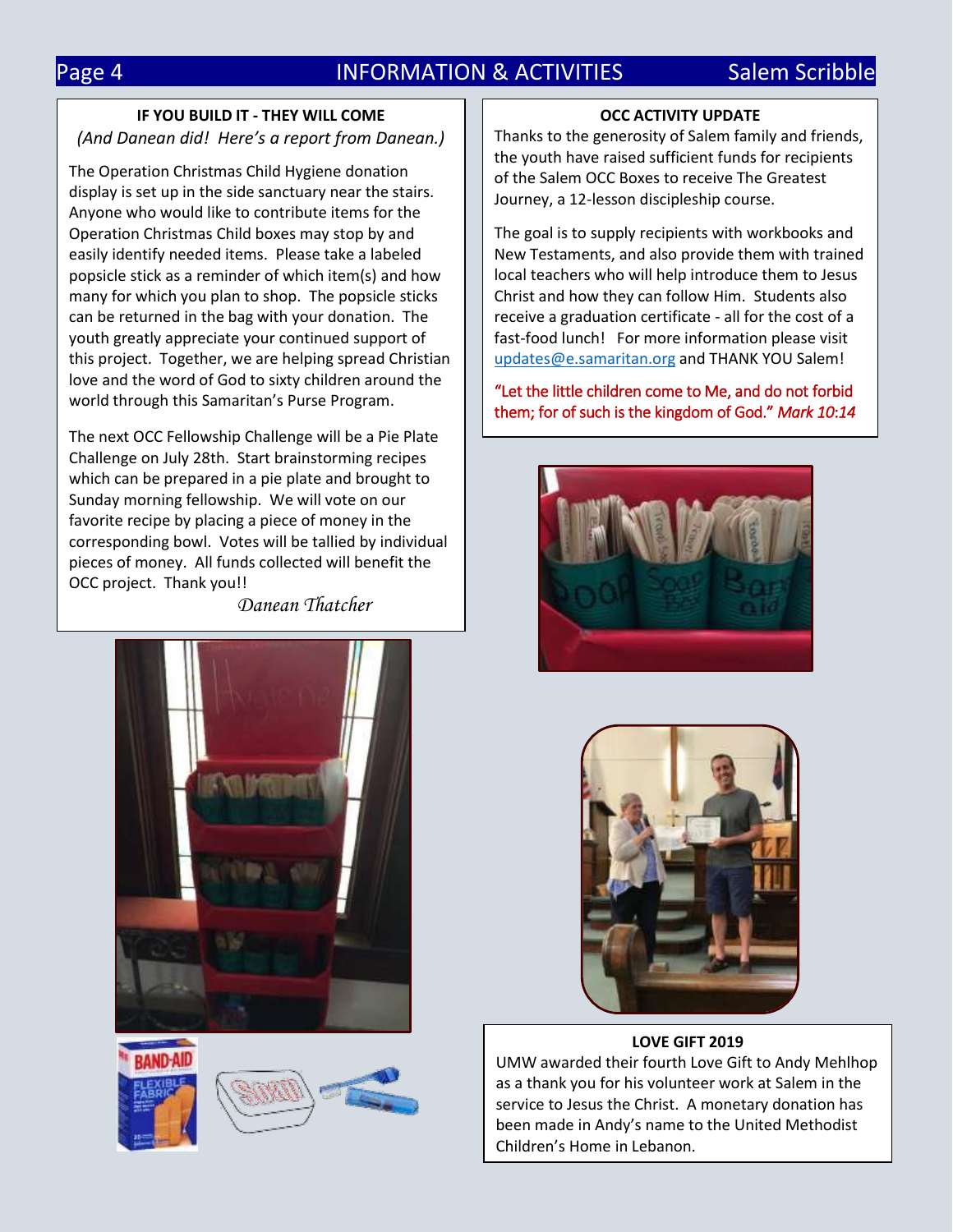# Salem Scribbles INFORMATION & ACTIVITIES (*continued*) Page 5

# Annual Conference Report by Bob Overman

The 2019 Indiana Annual Conference of The United Methodist Church was held at the Convention Center in Indianapolis, Indiana June 12 – 15, 2019. Attendees for Salem were Pastor Gina Kirkland (Clergy), Paula Overman (guest) and Bob Overman (laity). This being my first Annual Conference I really didn't understand what was to come when I first agreed to attend as our Laity Representative. I thought this would be a four-day string of dry business meetings with down time in between. Boy was I wrong.

On Wednesday, we registered and grabbed a bite to eat then returned to a two-hour worship session. We prayed, we sang, we were treated to many speakers/leaders, with Pastor Rudy Rasmus of Houston, TX, giving the Message "Just Cross the Doggone Street." This message was followed by Holy Communion before adjourning for the evening. Almost forgot we were treated to an Ice Cream Social in the lobby and a chance to talk to others before leaving for the evening.

Thursday started at 8:30 AM for me with New Member Orientation. This mostly covered how to use our handheld voting units, which worked wonderfully. Then at 9:30 we had our first Plenary Session, Worship and Retiree Recognition Service. Retiring clergy and spouses were recognized and honored for their years of service to the church. This was followed by the first Plenary Session; the first business session of conference, the First Lady's address, and reports such as Nominations, CF&A Initial Report, 2019 Delegation and UMW Celebration. Then we were released for lunch.

We hustled to our "working lunch". Paula and I attended a lunch presented by the Intergenerational Leaders. Food was good, and we enjoyed hearing about the stories, programs and opportunities for laity to lead our local churches. We have some great young leaders in our conference!

We were finished with our luncheon with ten minutes to get to second Plenary Session, at 2:00 PM, which included the Emerging Leaders Address and where we actually voted on Petition #1. Then at 3:00 we stayed in Hall K for a Laity Session. This was a combined worship service and UMW and UMM reports and others. At 5:00 PM we were released to dinner.

Paula and I went to a dinner presented by the Indiana Confessing Movement and The Wesleyan Covenant Association. Again, a working meal.

### *(continued from left column)*

At 7:00 PM, our evening session started… "A Celebration of Ministry", at which we witnessed a Baptism, we worshiped, clergy were Commissioned and Ordained, as were Deacons and Elders. This session lasted past 9:00 PM.

Friday was pretty much the same schedule. Starting at 8:00 AM and ending after 9:00 PM. Worship was a little shorter and Plenary ramped up with more voting on Petitions and the process of voting for 2020 Delegates. A highlight of the afternoon session for me was the Bishop's "Episcopal Address." We were reminded "to keep the MAIN THING, the MAIN THING" and "The harvest is plentiful, the workers are few, you are called to be the workers in the field." Friday's evening session was a Celebration of Life Worship honoring clergy that passed this year.

Saturday started at 7:30 AM with a breakfast presented by the Indiana Conference. At 9:00, the final Plenary Session commenced as Clergy and Laity completed voting on the General Conference and Jurisdictional Conference delegates to the 2020 conferences. We then voted on the conference budget. Then we voted on the big issues of Petitions 5, 6 & 7. These votes were VERY close, very emotional. These votes were to give our delegation instructions for 2020 on the Book of Discipline, not to change the Book of Discipline currently.

But before closing the session and the conference, we were given the Giving and Receiving of Appointments, and Pastor Gina Kirkland will be with Salem for at least one more year!

I very much enjoyed representing Salem at this year's Annual Conference! I hope to attend next year, as a representative or a guest, and would encourage others in the church to attend as well.

As Bishop Julius Trimble said, "I Love You, and there's nothing you can do about it!"

IT'S A BOY! Congratulations to the Kelly Barbato Family on the birth of their son, Dean Anthony. Grandma Margeret Yde is very happy and proud, too!

And look who was at Salem recently… sister Elle and mom Lynette… with newborn Annie!

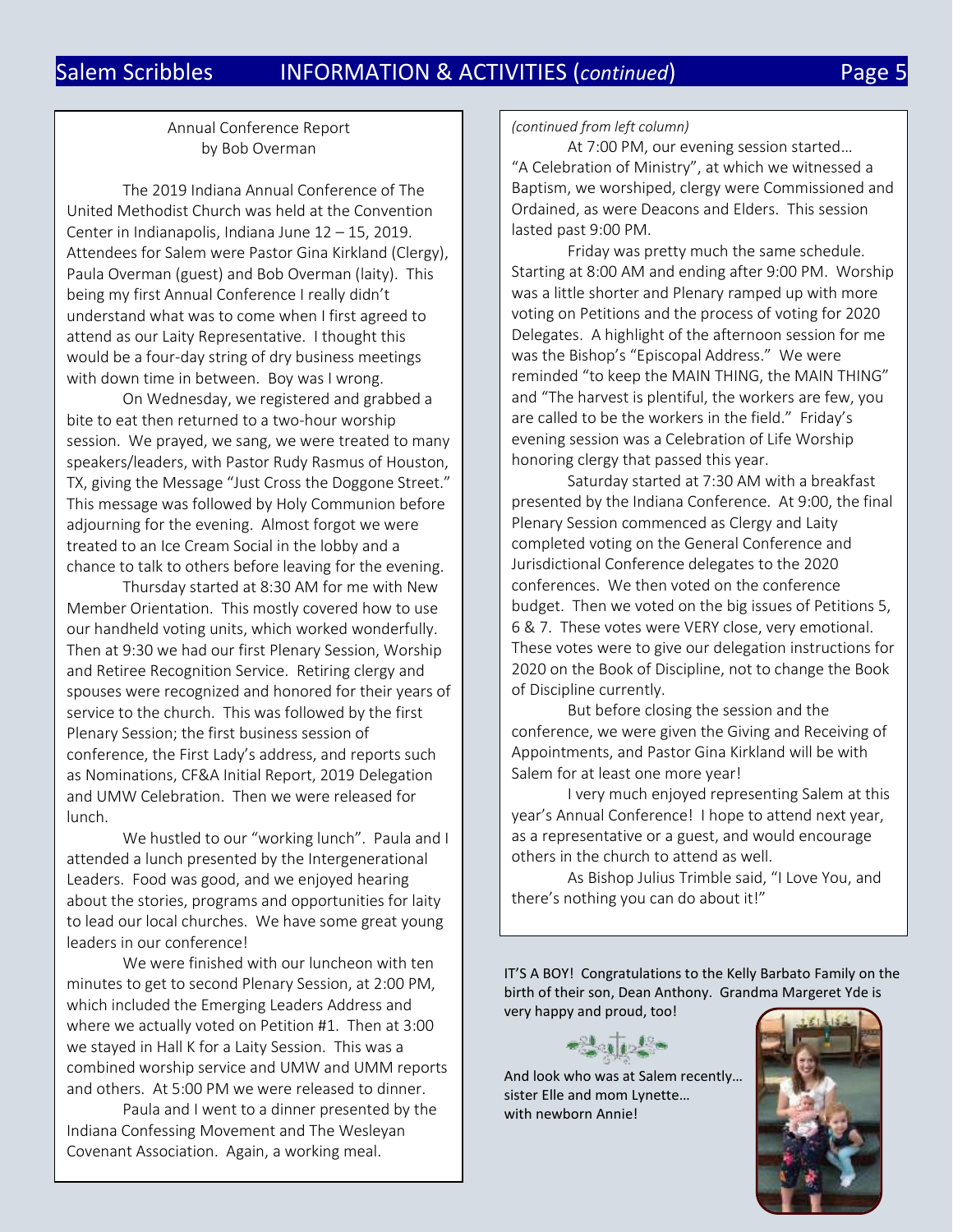# Page 6 **INFORMATION & ACTIVITIES (continued)** Salem Scribbles

# **SALEM in PICTURES**

## **PENTICOSTAL FLAME**



# **RECOGNITION OF FATHERS**



**BOB OVERMAN Conference Representative**



### **LECTIONARY READINGS FOR JULY**

| Lessons              | July 7 <sup>th</sup> | July 14 <sup>th</sup> | July 21st          | July 28 <sup>th</sup> |
|----------------------|----------------------|-----------------------|--------------------|-----------------------|
| <b>Old Testament</b> | 2 Kings 5:1-14       | Amos 7:7-17           | Amos 8:1-12        | Hosea 1:2-10          |
| Psalm                | Psalm 30             | Psalm 82              | Psalm 52           | Psalm 85              |
| <b>Epistle</b>       | Galatians 6:1-16     | Colossians 1:1-14     | Colossians 1:15-28 | Colossians 2:6-19     |
| Gospel               | Luke 10:1-11, 16-20  | Luke 10:25-37         | Luke 10:38-42      | Luke 11:1-13          |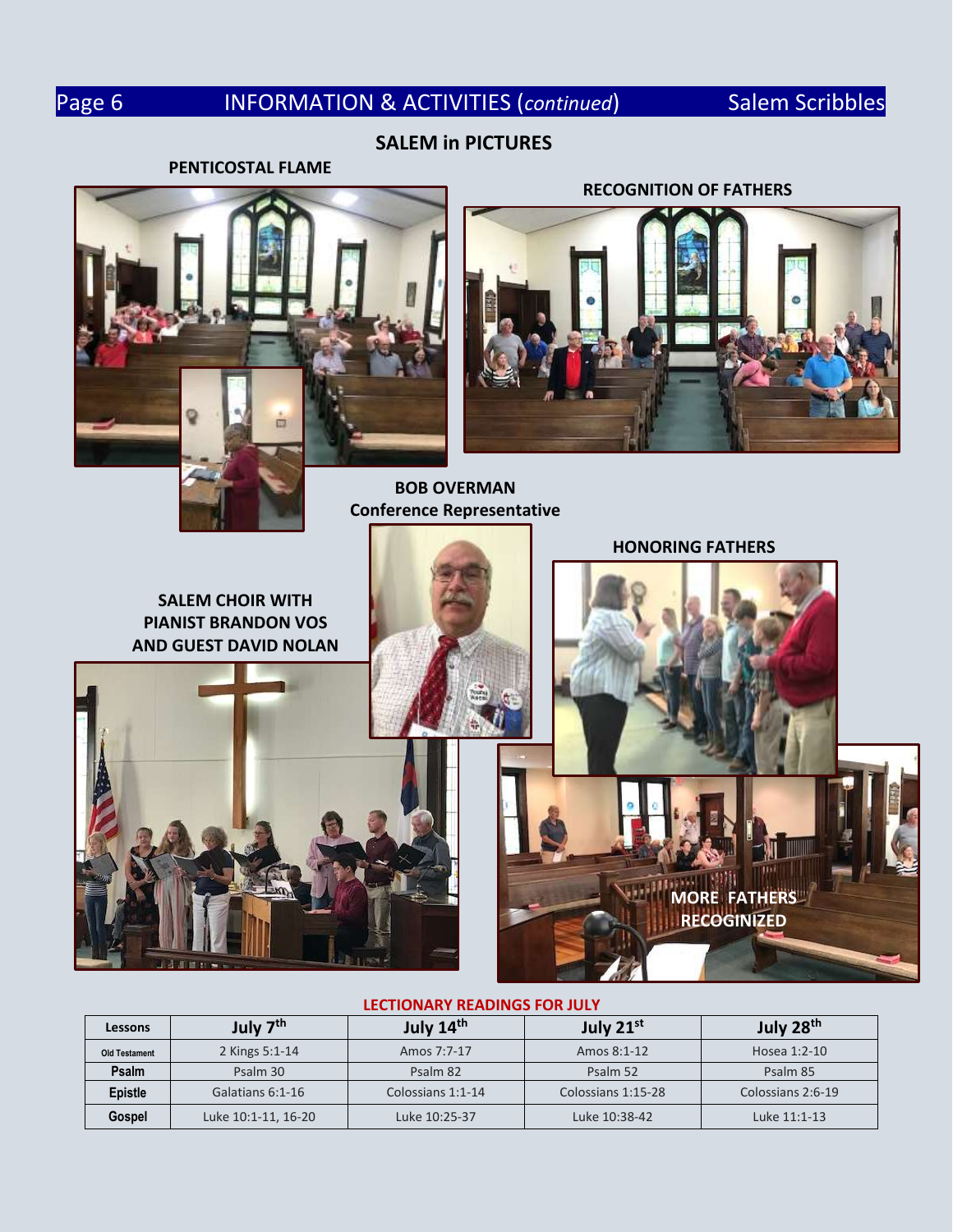# Salem Scribbles **INFORMATION & ACTIVITIES (continued)** Page 7 **MANY THANKS TO…**

- June generous fellowship providers: **the Overman's, the Webb's, the Crose's, the Ottingers, the Starkey's, Eldon & Betty Forthum, Jon Peterson and Lynda Wayman.**
- June cheerful greeters… **Laura Eisner, Pat Arnold, Marie Urick & Mary Hamerin**
- June shining acolytes…**Haven, Rebecca, Khamiya, Sydney, Quinn,** and **Ruth**
- **Brandon Vos** for guiding the choir and beautifully playing piano in Luke and Tina's absences
- **Salem Choir** for their beautiful music for Father's Day and July 4th and for past choir director David Nolan joining the choir on June 16th - glad to have you and yours visiting Salem!
- **Bob Overman** representing Salem at Annual General Conference and for **Pastor Gina** and guest **Paula Overman** also attending.
- **UMW's** honoring activities for Father's Day
- **All** who donated to Kids Sack Lunch Program and to the volunteers who packed lunches on June 26th
- **Susan Ottinger** for assisting with the "Gift of Life" Blood Drive on June 24th
- **Danean Thatcher** for organizing the Salem Family Holiday World outing always enjoyed by our youth!
- And to **Danean** for all her work with the youth and the year-long OCC project.
- **Paula Overman** (and **Bob** too) for her inspiring Children's Message Sunday morning, especially "Peek A Boo' on Ascension Sunday.
- **Ben Pauley** and team for bringing Sharlene and Susan to church during the month of May
- **Natalie Kruger** for being Community Time Leader during the month of May

Rev. Phil & Mrs. Millie Lewis 6796 Admiral Drive Midland, GA 31820

All ladies of the church are invited to attend this month's meeting on Thursday, July 11<sup>th</sup> at Noon. We will gather in Fellowship Hall to have a light lunch and devotions by Tina Hand and Susan Otttinger. There will

be a brief business meeting.

Hope to see you there!

**YOU ARE INVITED TO UMW JULY MEETING**

*Co-Presidents Paula Overman & Judy Washburn*

| <b>Fellowship</b>        | JULY        | <b>Greeters</b>         |  |
|--------------------------|-------------|-------------------------|--|
| <b>Volunteers Needed</b> | July<br>- 7 | <b>Volunteer Needed</b> |  |
| <b>Volunteers Needed</b> | July 14     | <b>Volunteer Needed</b> |  |
| <b>Volunteers Needed</b> | July 21     | <b>Volunteer Needed</b> |  |
| OCC Pie Pan Challenge    | July 28     | <b>Volunteer Needed</b> |  |

# *PROPOSED NOODLE MAKING DATES*

For October Noodle Dinner: Due to a scheduling conflict, Starr and Marshall Starkey plan to have the dinner noodle making sessions in the next few weeks. Their dates will be announced at Community Time and in the Bulletin.

UMW Bake Sale Noodles: Proposed dates and times are: Tuesday August 13th at 6:00 pm for families and everyone! Remaining dates will start at 9 a.m. The more that help, the sooner we'll be done. Ideally, we would like to have eight or more at each session.

Wednesday, August 21st at 9 am EVERYONE Wednesday, September 11th at 9 am **WELCOME!** Wednesday, September 18th at 9 am Wednesday, October 2nd at 9 am

**2019 Andy's Ride Car & Truck Show July 6, 2019 American Legion Post #79 in Zionsville Visit [www.AndysRide.com](http://www.andysride.com/) for details.** Watch and listen for information on the upcoming Love, INC Annual Fundraiser with Randy Ollis and also Salem's booth at the Lions Fall Festival in Lions Park.

Salem Church mail for Annabelle Aldous is being returned. If anyone has her current address, please advise Kathy Mehlhop. Last known address was c/o Don Robbins, 102 W McKay Road, Shelbyville, IN 46176-3024. Communications is working to confirm if this is still an active address for her.